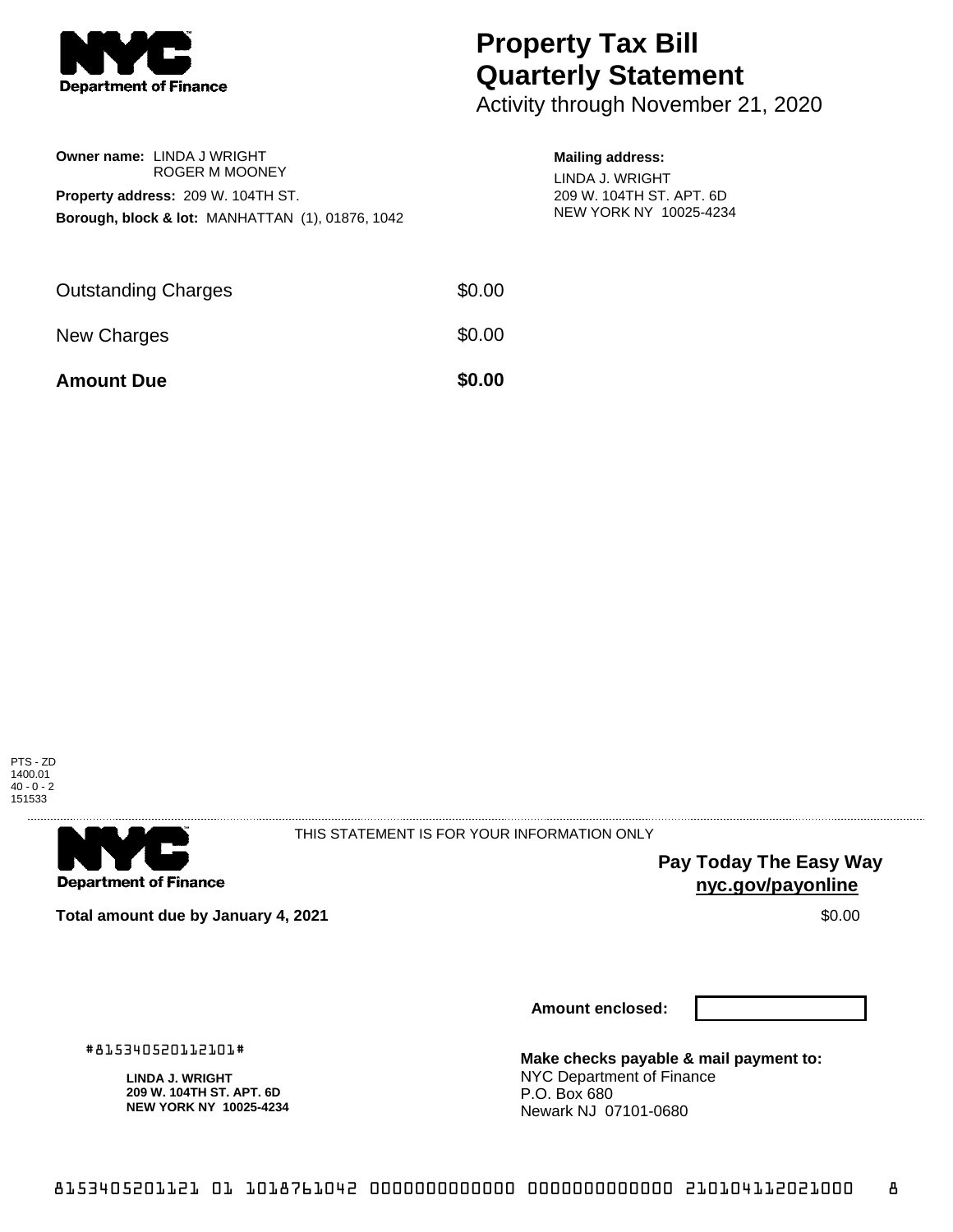

| <b>Previous Charges</b><br>Total previous charges including interest and payments            |                          |                 | Amount<br>\$0.00                          |
|----------------------------------------------------------------------------------------------|--------------------------|-----------------|-------------------------------------------|
|                                                                                              |                          |                 |                                           |
| Finance-Property Tax<br><b>Adopted Tax Rate</b><br>Co-op Condo Abatement<br>Payment Adjusted | 01/01/2021<br>01/01/2021 | 01/01/2021      | \$0.00<br>$$-55.10$<br>\$13.90<br>\$41.20 |
| <b>Total current charges</b>                                                                 |                          |                 | \$0.00                                    |
| <b>Tax Year Charges Remaining</b>                                                            | <b>Activity Date</b>     | <b>Due Date</b> | <b>Amount</b>                             |
| Finance-Property Tax<br>Adopted Tax Rate<br>Co-op Condo Abatement                            | 01/01/2021               | 04/01/2021      | \$0.00<br>$$-55.10$<br>\$13.90            |
| <b>Early Payment Discount</b><br>Payment Adjusted                                            | 01/01/2021               | 04/01/2021      | \$0.41<br>\$40.79                         |
| Total tax year charges remaining                                                             |                          |                 | \$0.00                                    |
| <b>Overpayments/Credits</b>                                                                  | <b>Activity Date</b>     | <b>Due Date</b> | <b>Amount</b>                             |
| <b>Credit Balance</b>                                                                        |                          | 07/01/2020      | $$-81.99$                                 |
| Total overpayments/credits remaining on account                                              |                          |                 | \$81.99                                   |

You must apply for a refund or a transfer of credits resulting from overpayments within six years of the date of **the overpayment or credit. Please note that overpayments and credits are automatically applied to unpaid taxes.**

## **Home banking payment instructions:**

- 1. **Log** into your bank or online bill pay website.
- 2. **Add** the new payee: NYC DOF Property Tax. Enter your account number, which is your boro, block and lot, as it appears here: 1-01876-1042 . You may also need to enter the address for the Department of Finance. The address is P.O. Box 680, Newark NJ 07101-0680.
- 3. **Schedule** your online payment using your checking or savings account.

## **Did Your Mailing Address Change?** If so, please visit us at **nyc.gov/changemailingaddress** or call **311.**

When you provide a check as payment, you authorize us either to use information from your check to make a one-time electronic fund transfer from your account or to process the payment as a check transaction.